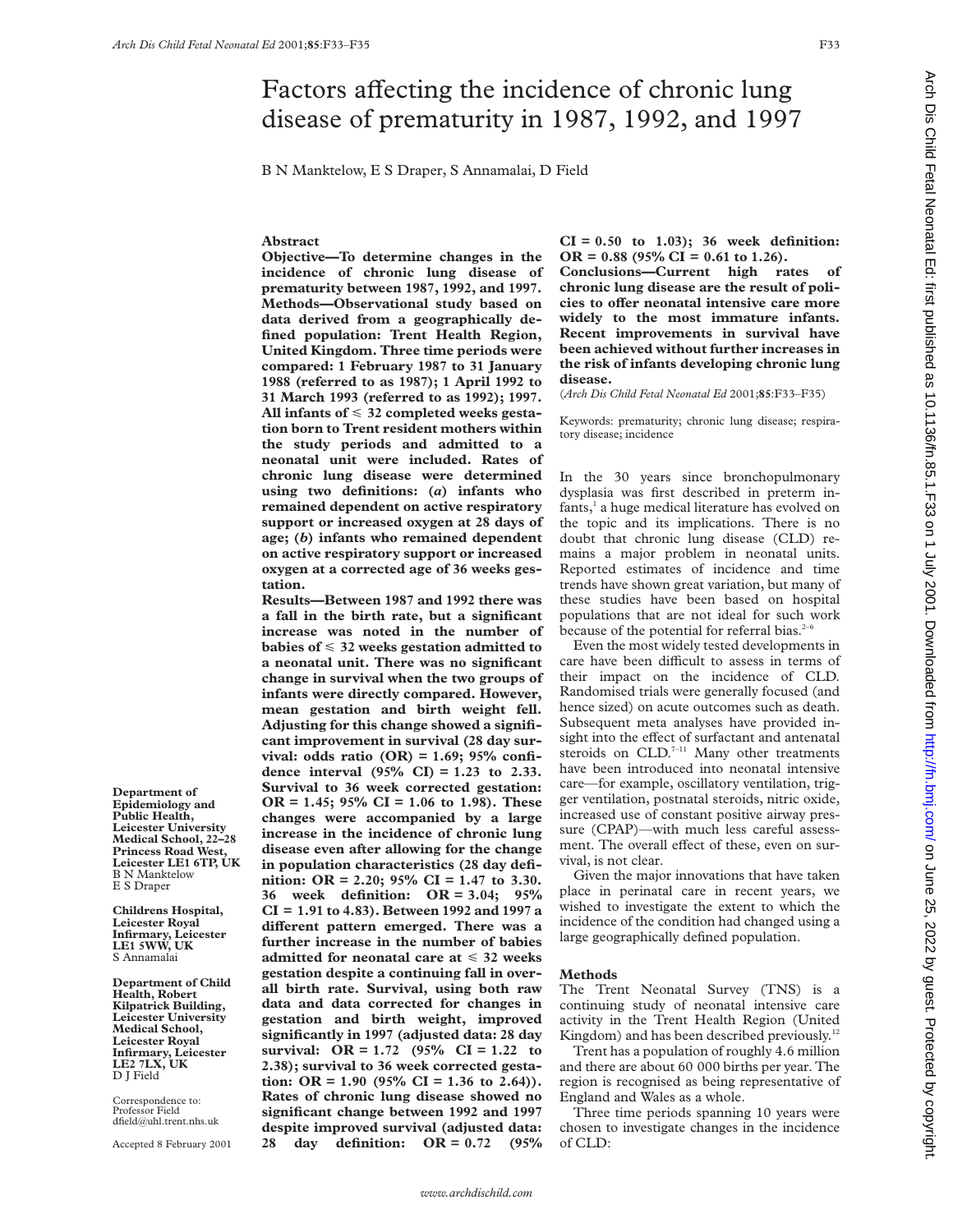*Table 1 Survival of infants of* < *32 weeks gestation, admitted for neonatal care, at 28 days of age and 36 weeks corrected gestation*

| Year | No of infants<br>admitted for NIC | at 28 days (%) | No of survivors No of survivors at 36 weeks<br>corrected gestation $(\%)$ | Comparison period | Survival to 28 days adjusted for<br>birth weight and gestation OR<br>$(95\% \ CI)$ | 36 weeks survival adjusted for birth<br>weight and gestation OR (95% CI) |
|------|-----------------------------------|----------------|---------------------------------------------------------------------------|-------------------|------------------------------------------------------------------------------------|--------------------------------------------------------------------------|
| 1987 | 802                               | 664 (83)       | 663(83)                                                                   |                   |                                                                                    |                                                                          |
| 1992 | 856                               | 725(85)        | 710 (83)                                                                  | 1987:1992         | $1.69$ (1.23 to 2.33)                                                              | $1.45$ (1.06 to 1.98)                                                    |
| 1997 | 934                               | 833 (89)       | 826 (88)                                                                  | 1992:1997         | $1.72$ (1.22 to 2.38)                                                              | $1.90(1.36 \text{ to } 2.64)$                                            |

Odds ratios for survival (at 28 days of age and 36 weeks corrected gestation) comparing 1987 with 1992 and 1992 with 1997, adjusted for changes in birth weight and gestational age, are also shown. NIC, Neonatal intensive care.

- + 1 February 1987 to 31 January 1988, the earliest data available from the TNS. For descriptive purposes we termed this period 1987.
- $\bullet$  1 April 1992 to 31 March 1993. An expansion of the dataset on 1 April 1992 made this period more suitable than the calendar year 1992. Nonetheless for descriptive purposes we termed this period 1992.
- + 1997. The whole year of 1997 was used. We used both of the common definitions of  $CLD<sup>2</sup>$ <sup>13</sup>:
- infants who remain dependent on active respiratory support or increased oxygen at 28 days of age;
- $\bullet$  infants who remain dependent on active respiratory support or increased oxygen at a corrected age of 36 weeks gestation.

## STATISTICAL ANALYSIS

Distribution free analysis of variance (Kruskal-Wallis test ) was used to compare median gestation and Apgar scores over the three reported years. Changes in birth weight adjusted for study year and gestation were investigated using a weighted least squares regression model. The odds ratios (OR) for survival and CLD were estimated using logistic regression modelling. Other variables were compared using a  $\chi^2$  test, or a  $\chi^2$  test for trend where appropriate. SAS v6.12 was used for all analyses.

### **Results**

During the 10 years spanned by the study, the total number of births in the region fell from 61 050 to 55 780 per year. However, this change was accompanied by a significant increase (p<0.001) in the number of infants of  $\leq$  32 completed weeks gestation admitted to a neonatal unit (802 to 934). Similarly median gestation fell by one week  $(\chi^2(df = 2) = 12.9;$  $p = 0.0016$ . Closer examination (Mann-Whitney test) suggested that there was a significant difference between 1987 and 1992 (p = 0.0018), but not 1992 and 1997

 $(p = 0.96)$ . After differences in gestation were taken into account, there was evidence of a reduction in mean birth weight across the three time periods ( $p = 0.027$ ). Comparison of 1987 with 1992 showed a fall of 13 g, with a fall of 17 g between 1992 and 1997.

No change in median Apgar score was noted between the years, and male to female ratio was similarly constant, with about 57% of infants being male in each year. Not surprisingly, both antenatal steroid and surfactant use increased significantly during the period (p<0.001 for both; surfactant was not commercially available in 1987 and antenatal steroid use was not established practice). There was also an increase in the proportion of babies born by caesarean section (p<0.001) but not in the proportion requiring ventilation ( $p = 0.85$ ).

When survival at 28 days in 1987 was compared directly with that in 1992, no significant difference was seen  $(OR = 1.15; 95\%)$  $CI = 0.88$  to 1.49). However, comparing 1992 with 1997 showed a significant improvement  $(OR = 1.49; 95\% \text{ CI} = 1.13 \text{ to } 1.97)$ . The same pattern was seen with survival to 36 weeks (1987 *v* 1992: OR = 1.02 (95% CI = 0.79 to 1.32); 1992 *v* 1997: OR = 1.57 (95% CI = 1.20 to 2.06). Table 1 shows data on survival at 28 days of age and 36 weeks corrected gestation, adjusted for the changes in birth weight and gestation described above. Correcting for the change in birth weight and gestation of the population showed a significant improvement in the odds ratio for survival for both time comparisons and age cut offs.

Table 2 shows the rates of CLD in the three time periods with the relevant comparisons. The data by both definitions show the same pattern. Improved survival between 1987 and 1992 resulted in a large increase in CLD. Improved survival between 1992 and 1997 did not produce a similar change. The data from the latter comparison show a trend suggesting that the risk of developing CLD was decreased, but this did not reach statistical significance. However, in 1997 an increasing proportion of

*Table 2 Rates of chronic lung disease (CLD), using the 28 day and 36 week definitions*

| Year               | No of survivors who received<br>ventilation $(\%)$ | $No$ with $CLD$ $(%)$ | Comparison period | Odds ratio<br>$(95\% \ CI)$ for $CLD$ | Odds ratio (95% CI) for CLD adjusted<br>for birth weight and gestational age |
|--------------------|----------------------------------------------------|-----------------------|-------------------|---------------------------------------|------------------------------------------------------------------------------|
| 28 day definition  |                                                    |                       |                   |                                       |                                                                              |
| 1987               | 305(46)                                            | 75(25)                |                   |                                       |                                                                              |
| 1992               | 365(50)                                            | 148(41)               | 1987:1992         | $2.09(1.50 \text{ to } 2.92)$         | 2.20 (1.47 to 3.30)                                                          |
| 1997               | 388 (47)                                           | 162(42)               | 1992:1997         | $1.05(0.72 \text{ to } 1.40)$         | $0.72$ (0.5 to 1.03)                                                         |
| 36 week definition |                                                    |                       |                   |                                       |                                                                              |
| 1987               | 304(46)                                            | 33(11)                |                   |                                       |                                                                              |
| 1992               | 350 (49)                                           | 92(26)                | 1987:1992         | $2.93(1.90 \text{ to } 4.51)$         | $3.04$ (1.91 to 4.83)                                                        |
| 1997               | 382 (46)                                           | 110(29)               | 1992:1997         | $1.13$ (0.82 to 1.57)                 | $0.88$ (0.61 to 1.26)                                                        |

Odds ratios for CLD comparing 1987 with 1992 and 1992 with 1997, both adjusted and unadjusted for changes in birth weight and gestational age, are also shown.